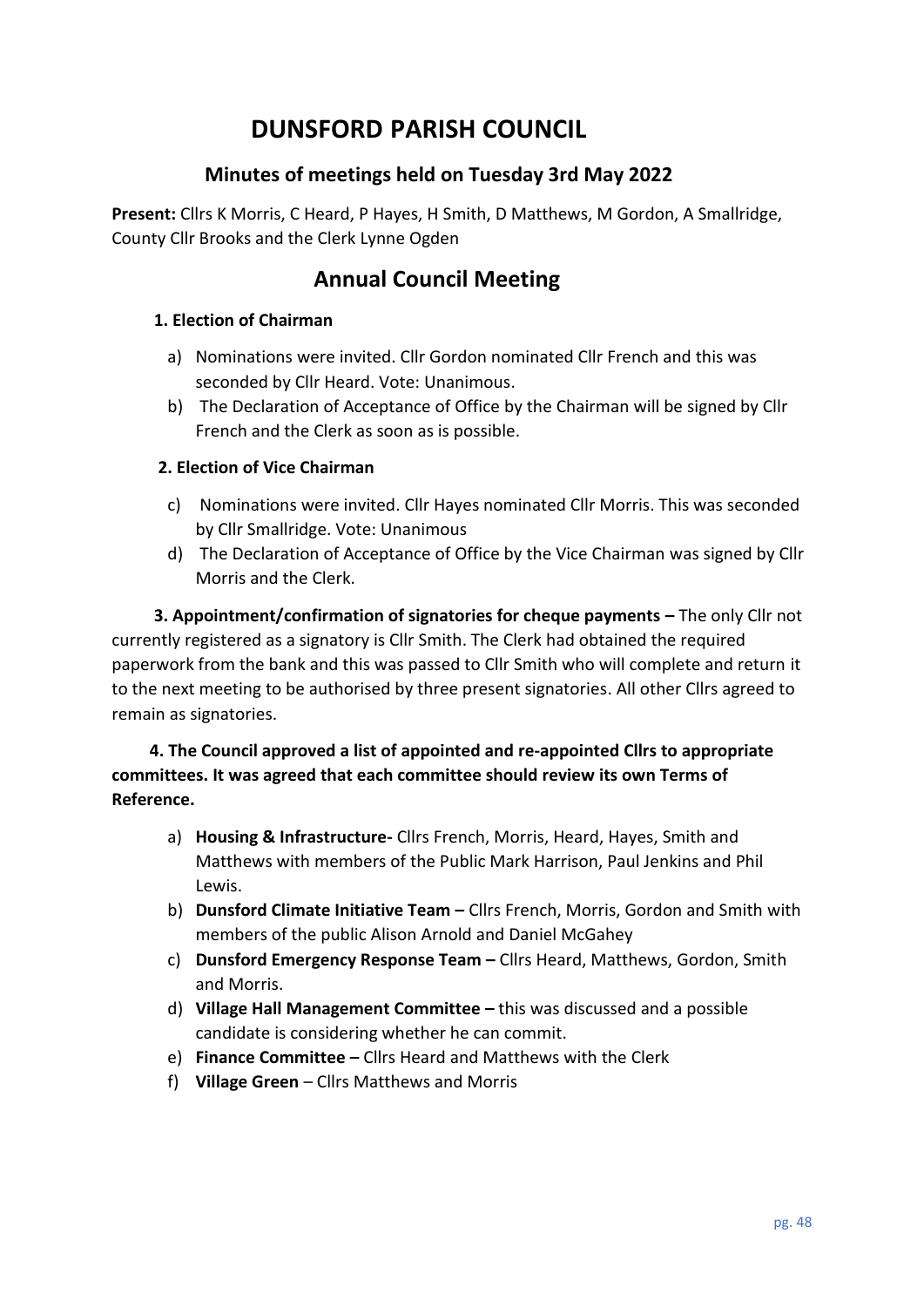## **Commencement of Ordinary Council Meeting**

No members of the Public attended

- **5. Apologies** were received from Cllrs French, Gardner and District Cllr Purser.
- **6. Declarations of interest.** None

**7. Minutes of the meeting held on 5th April 2021** had been distributed, were approved and signed

#### **8. Progress Reports**

- 8.1 Action points from last meeting. All actions from the last meeting had been completed. The Clerk was still following up some points raised in the Matters brought forward section.
- 8.2 Clerk's report and Meeting with Highways notes had been sent to all Cllrs
- 8.3 Reports from other Councillors/representatives

**District Cllr Purser** had sent his report to the Clerk. This was read out and this will be sent to all Cllrs after the meeting.

County Cllr Brooks apologised for not having attended recently due to ill health. He reported that Nedcare in Moretonhampstead are struggling to get staff despite having raised the wages. Also, funding for young people and older care are both under strain. All this, coupled with the energy increases means all budgets are going to struggle. The road network is also under pressure. Devolution of budgets is happening in some districts and Torbay and this may change the way money is given to local councils.

- 8.4 Housing & Infrastructure Nothing to report.
- 8.5 Dunsford Emergency Response Team Nothing to report as last meeting was postponed due to Covid illness. This be rescheduled asap. Action Cllr Heard
- **8.6** Dunsford Climate Initiative Team Cllr Matthews is continuing to look into running a survey to monitor Dunsford household's carbon footprints**. Action Cllr Matthews**
- 8.7 Reports from Cllrs attending other meetings/training **a)** Cllr French attended a **Wild About Devon meeting** (DCC) via Zoom on 29/04/2022 and sent a report in his absence. This will be sent to all Cllrs but was read out by the clerk. From this – the Council discussed the possibility of having an area such as an orchard where residents could go. Cllr Smith is interested in researching this and the Clerk will put on a future agenda.

b**) Platinum Jubilee celebrations** – Cllr Morris updated the Council. She reported that some Jubilee mugs are being bought and sponsored by the Village Stores. Posters with more details about all events will be posted very soon. It was noted that the Council needs to collect together the road signs for the road closure on the Sunday.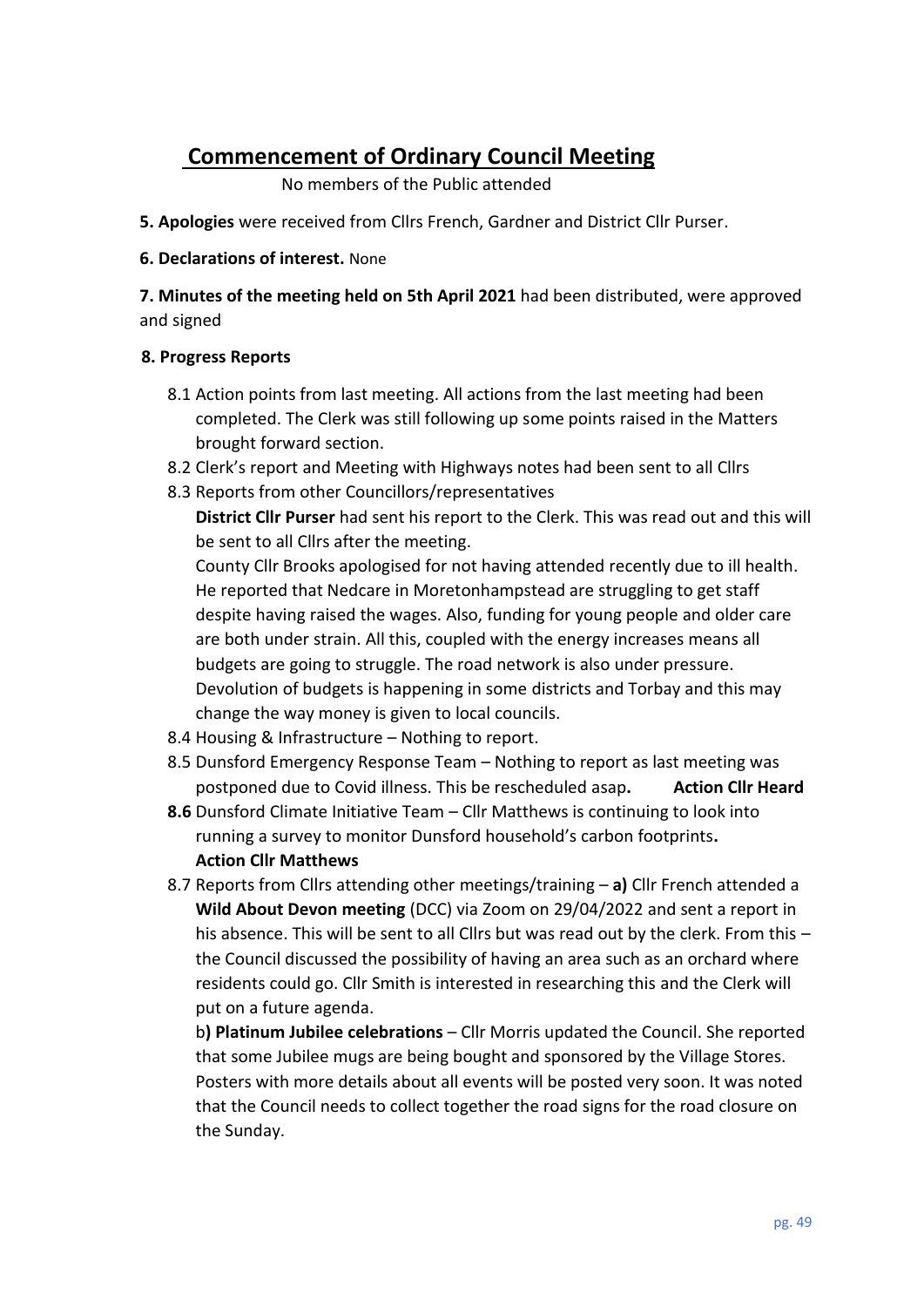**c) Chapter 8/road warden training/ signing, lighting and guarding course** – Cllr Morris updated the Council on the Highways Course she had attended on 21st April. She passed the test and is now qualified.

**9. Insurance for June 1st 2022** – Details of quotes received had been sent to Cllrs. The Council resolved to accept the quote from BHIB and decided the term of three years. The payment of £455 was approved and is to be added to item 11. Proposed Cllr Morris, Seconded Cllr Hayes Vote: Unanimous **Action Clerk Action Clerk** 

**10. Correspondence –** List of correspondence received by email listed overleaf

### **11. Finance**

The Council was reminded that it resolved to apply for the exemption certificate at the last meeting and the Clerk has submitted this to PKF Littlejohn (external auditor).

**11.1 Bank Reconciliation and Statement –** this was presented at the April meeting and signed.

**11.2 Internal Audit Completed by P. Clapham** – Completed on 28/4/2022 **–** The audit was accurate and no recommendations were given. The Council resolved to pay the invoice of £55 to Mrs P Clapham for her work.

**11.3 Annual Governance Statement-** This had been sent to all Cllrs and was discussed. Actions were agreed and the statement was signed by the Chairman and the Clerk.

**11.4 Annual Accounting Statement –** This had been sent to all Cllrs and the Clerk offered to take any questions. It was approved and signed by the Chairman and RFO. *For information: Period for the Exercise of Public Rights: – Monday 13 th June to Friday* **22 rd July** 

**Bank balances: 11.5** C/A £6830.86 as at 24/03/2022 BBI/A £1825.63 as at 09/03/22 **The Council resolved to pay the following invoices: -**

**11.6** Clerk's Salary – 4 weeks x 10 hours a week - Gross pay £468 Net pay to Clerk £374.40 + expenses of £38.09 Total to Clerk - **£412.49 chq1440 11.7** Mr C Robin **–** Reimbursement for half of bill received for repointing wall after the removal of noticeboards (Church to pay the other half) - **£30 chq 1441 11.8** City of Exeter Railway Band - Payment for Band to play during Platinum Jubilee celebrations **- £250 chq 1442**

**11.9 BHIB -** Insurance premium for 2022-2023 as the first year of a three-year contract – **£455 chq 1443**

**11.2 (as above)** Mrs P Clapham Internal audit **- £55 chq 1444**

**12. Planning: - Applications 12.1 –Teignbridge 22/00705/NPA –** Reedy Meadow Nursery, Dunsford - Application for prior Approval under Part 3 Class Q (a) and (b) and paragraph W of the GDPO for change of use of agricultural building to a dwelling **12.2 – Dartmoor National Park 0125/22** – Stable Cottage Dunsford – Proposed: The construction of a decking area on sloping ground and the construction of a garden shed to the rear of main property. **Decisions-** None

**13. Village Green a) Monthly report -** Cllr Matthews reported that everything was fine apart from the fence. **b) Broken fences –** The Clerk presented the quote requested by